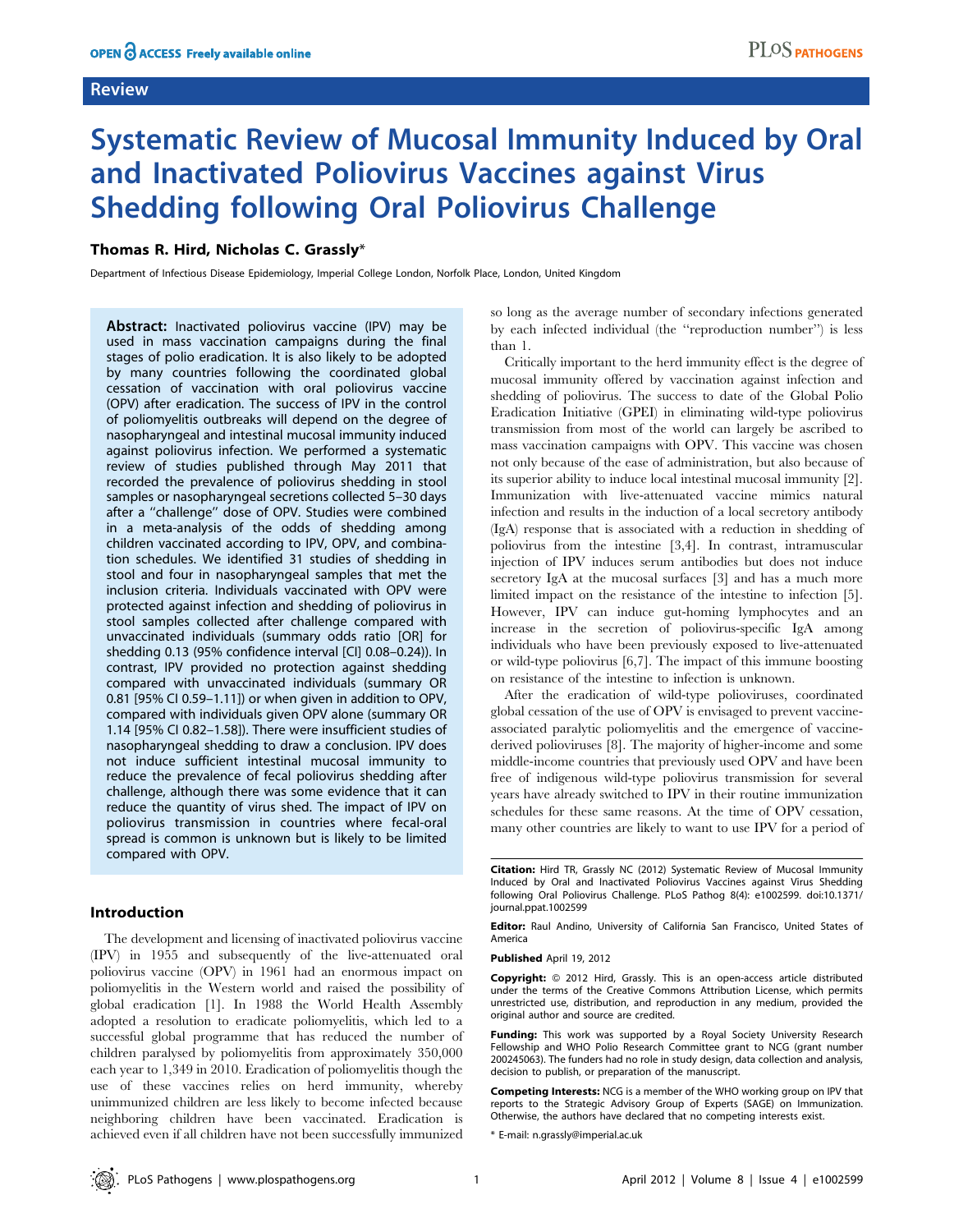time to protect their population against potential outbreaks of vaccine-derived or wild-type poliovirus. For this reason the GPEI has supported an aggressive programme of research towards developing an ''affordable'' IPV. This has included dose-reduction strategies based on the addition of adjuvants, intradermal administration, or reduced schedules; development of safer poliovirus ''seed'' strains to allow manufacture of IPV in lowerincome countries; and engagement with vaccine manufacturers to determine market size and supply capacity [9–11]. There have also been calls for IPV use in areas with persistent wild-type poliovirus transmission where OPV immunogenicity and effectiveness are compromised [12]. In these settings a dose of IPV could, it is argued, boost intestinal IgA better than an additional dose of OPV.

The increasingly significant role of IPV highlights the need for a better understanding of the impact of this vaccine, alone and in combination with OPV, on nasopharyngeal and intestinal mucosal immunity. Studies will be especially important in settings with efficient fecal-oral transmission of poliovirus where herd-protection through the use of IPV has never been adequately demonstrated [13].

Mucosal immunity to poliovirus in an individual can be assessed by measuring vaccine poliovirus shedding after administration of a ''challenge'' dose of OPV. This is considered a reasonable surrogate for immunity to infection with wild-type polioviruses after natural exposure, although the relationship between protection of the individual and prevention of transmission in the population is not well defined.

A large number of poliovirus challenge studies of variable size, location, and design have been published over the last 50 years. Although a number of clinical trials that examine the impact of IPV on mucosal immunity in tropical settings are currently under way, review of published studies from a variety of settings will also be fundamental in providing the evidence base on which countries can make their decisions about the optimal vaccination strategy in the final stages of eradication and after global cessation of OPV use. A number of review articles have examined some of the larger OPV challenge studies [2,14,15], but we are not aware of any attempt at a systematic review of the large and heterogeneous group of published studies.

Here we present a systematic review of challenge studies that examine poliovirus shedding in secretions in the nasopharynx and in stool samples collected from individuals 5–30 days after administration of OPV. We present a meta-analysis of the odds of shedding poliovirus among studies that compared two or more vaccination schedules using IPV, OPV, or a combination of these vaccines. The implications for poliovirus vaccination policy are discussed.

### Results

#### Identified Studies

A total of 1,981 published articles were identified in the PubMed and Web of Knowledge databases using the search terms described in the Methods, and a further six studies were identified from literature cited in key references (Figure 1). Screening the title and abstracts of these articles resulted in 171 potentially relevant papers, which were read in full-text to identify 31 studies of poliovirus shedding in stool and four of shedding in the nasopharynx that met the inclusion criteria for the analysis (Tables S1 and S2). One publication included studies from three different countries, and these are included in the systematic review as separate studies [16].

#### Statistical Analysis

From the 31 studies of poliovirus shedding in stool, there were 22 studies that compared shedding after challenge with the same OPV among individuals with different vaccination histories (Table S1). Classification of these vaccination histories into unvaccinated, OPV-only, IPV-only, and combined schedules permitted comparison of OPV vaccinated with unvaccinated children (Figure 2), IPV vaccinated with unvaccinated children (Figure 3), OPV with IPV vaccinated children (Figure 4), and OPV vaccinated with combined OPV/IPV vaccinated children (Figure 5; combined schedules mainly involved simultaneous administration of IPV and OPV, see figure legend for details). Summary odds ratios (ORs) for these comparisons were calculated independently for each poliovirus serotype based on fixed  $(n=7)$  or random  $(n=4)$  effect models according to the significance of the  $\chi^2$  test for heterogeneity. Only one study compared serotype 2 poliovirus shedding in OPV-only and OPV/IPV vaccinated individuals, and so a summary OR was not calculated (Figure 5). There was no evidence for an association between individual study ORs and study size. In total, results from 18 studies were included in the meta-analyses that compared different vaccination histories.

Only four studies that met the inclusion criteria for the systematic review examined poliovirus shedding in the nasopharynx after administration of OPV (Table S2). Two of these studies compared IPV vaccinated with OPV vaccinated children and one compared IPV vaccinated with unvaccinated children. Very few samples were positive for poliovirus in these studies, and there was insufficient power to compare the prevalence of poliovirus in the nasopharynx of children with different vaccination histories.

#### **Discussion**

Systematic review and meta-analysis of published studies confirms the large protective effect of prior immunization with OPV on shedding of poliovirus in the intestine following administration of a challenge dose of OPV. The odds of vaccine poliovirus shedding was significantly reduced among children immunized solely with OPV compared with unvaccinated children (overall OR 0.13 [95% CI 0.08–0.24]). In contrast, IPV had no significant impact on the prevalence of challenge poliovirus shedding in stool samples, either on its own or when added to an OPV schedule (overall ORs 0.81 [0.59–1.11] and 1.14 [0.82– 1.58], respectively). The superior impact of OPV on intestinal mucosal immunity is confirmed by the meta-analysis of studies that directly compared schedules that exclusively used OPV or IPV (overall OR for OPV compared with IPV immunized children was  $0.15$  [0.08-0.27]).

Although IPV does not significantly reduce the prevalence of poliovirus shedding in stool samples collected after challenge, it may reduce the duration and quantity of virus shed compared with unvaccinated children. Five studies that quantified poliovirus shedding found a  $63\% - 91\%$  (or an absolute 0.43–1.0 log<sub>10</sub>) reduction in the mean quantity of poliovirus shed in stool samples collected from IPV vaccinated compared with unvaccinated children [5,17–20] (Table S1). Three of these studies also examined the duration of shedding and two found a shorter period of shedding in IPV vaccinated children [17,19]. Using data from one of these studies [17], it has been noted that the combined reduction in both the quantity and duration of vaccine poliovirus shedding would reduce the total amount of poliovirus shed during the course of an infection by approximately 95% [15]. Because IPV is unable to induce a secretory IgA response in the intestine of naïve individuals, it has been suggested that secondary exposure to OPV shed by vaccinated children or to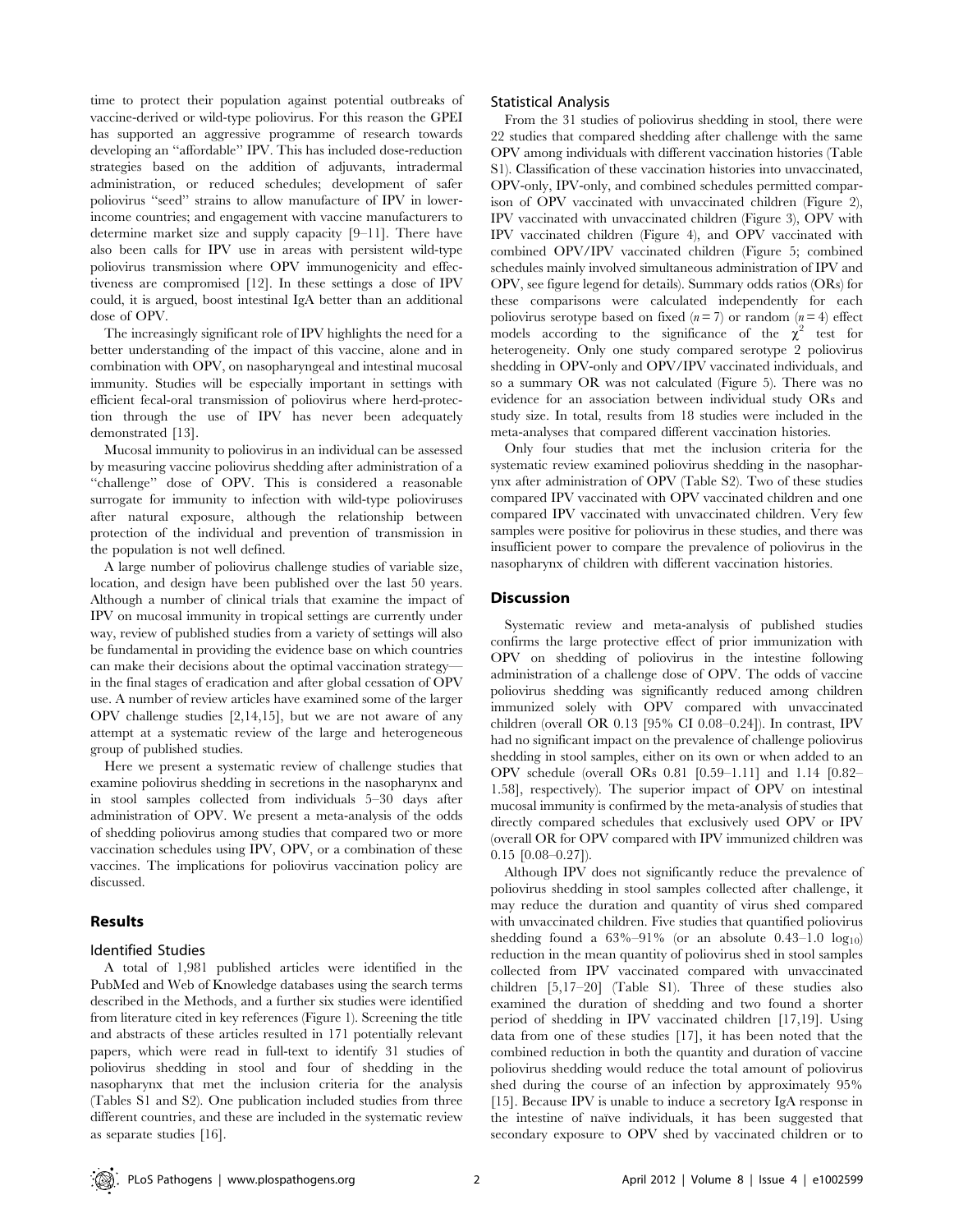

Figure 1. Flow diagram showing included studies according to PRISMA quidelines [46]. The number of published articles identified by the given search term for initial screening and the resulting studies identified and included in the systematic review and meta-analysis are shown. doi:10.1371/journal.ppat.1002599.g001

wild-type poliovirus in the environment may have primed the mucosal immune response of children in some of these earlier studies. The effect of IPV could therefore be at least partially explained by boosting of secretory IgA among mucosally primed individuals [7]. However, the low prevalence of non-challenge poliovirus serotypes in stool samples collected during these studies suggests that mucosal priming was limited, and in the more recent study the possibility of secondary exposure to poliovirus was deliberately excluded [18]. The impact of IPV in these studies is perhaps more likely to relate to local immunity induced by IPV through transudation of serum IgG rather than induction of a local secretory IgA response [7].

There were insufficient studies that examined the impact of IPV or OPV on poliovirus shedding in the nasopharynx after administration of OPV to draw any conclusions. Three studies of wild-type poliovirus shedding in the nasopharynx after natural exposure during epidemics in the United States in 1956–1960 found a lower prevalence of shedding among children who had a history of vaccination with IPV [21–24]. This reduction in shedding was not apparent when stool samples were examined. However, interpretation of these studies is limited by their small size and the potential for confounding by age and socioeconomic status between IPV immunization status and the degree of exposure to wild-type poliovirus.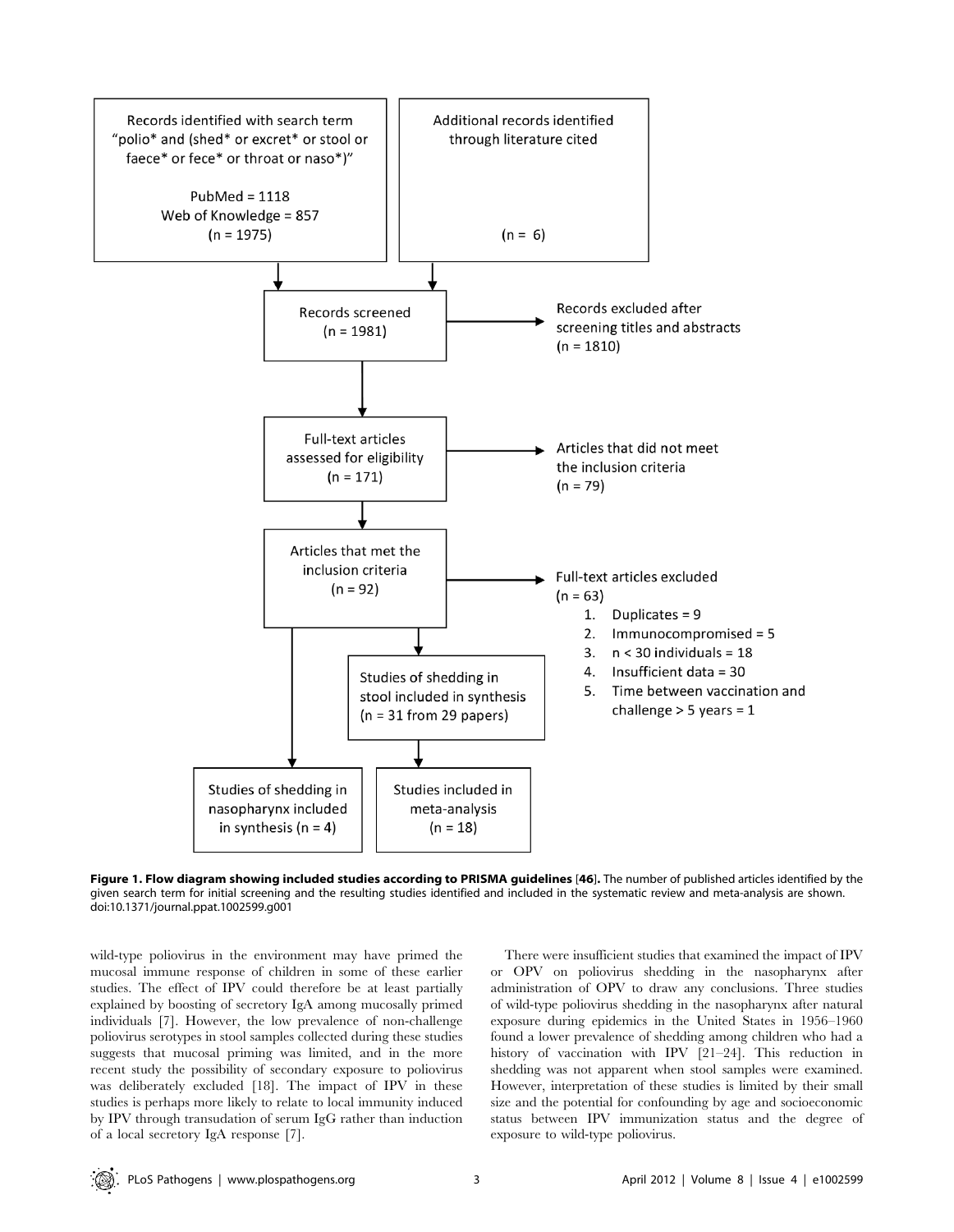

Figure 2. Relative odds of shedding vaccine poliovirus after challenge among individuals vaccinated with OPV compared with unvaccinated individuals. Odds ratios (ORs) and 95% confidence intervals for individual studies are indicated by the boxes and grey lines. The summary odds ratio for each serotype is given by a diamond with the 95% confidence interval (CI) indicated by its width. The  $\chi^2$  test for heterogeneity among studies was significant for serotypes 2 and 3 (p-values 0.33, <0.001, and 0.001 for serotypes 1, 2, and 3, respectively) and for the overall odds ratio (p-value<0.001). Details of the studies included are given in Table S1. \*Ghendon et al. 1961 [17] compare vaccinated and unvaccinated children who were confirmed seropositive and seronegative, respectively. doi:10.1371/journal.ppat.1002599.g002

The relationship between reduced poliovirus shedding among vaccinated children observed in challenge studies and the impact of vaccination on wild-type or vaccine-derived poliovirus circulation is unknown and likely to vary significantly according to the characteristics of the population. Challenge with a high titer of attenuated vaccine (Sabin) poliovirus, which is homologous to the immunizing strain in the case of OPV vaccinees, is different than natural exposure to wild-type poliovirus, which has an estimated median infectious dose for humans of about 10 median tissue culture infectious doses  $(TCID_{50})$  compared with about  $10^3$  for Sabin polioviruses [25]. Furthermore, the relationship between the quantity of virus shed and the probability of onwards transmission is unknown and likely to depend on the importance of different routes of transmission and dissemination in the environment.

The impact of IPV on poliovirus circulation is expected to be more limited compared with OPV in areas with poor sanitation and efficient fecal-oral transmission because of the absence of any significant effect of this vaccine on the prevalence of poliovirus shedding in stool. However, there are no studies with adequate control populations that investigate the impact of IPV on wild-type poliovirus transmission in such areas [13]. Indeed, IPV has rarely been used in lower-income countries except as part of private practice. The recent switch to routine immunization with IPV in a pilot project in Yogyakarta in Indonesia and in a number of middle-income countries in South America may provide some information about the ability of IPV to prevent circulation of vaccine-derived polioviruses in areas with poor sanitation, given the continued use of OPV in neighboring areas or during national immunization days, respectively [26,27].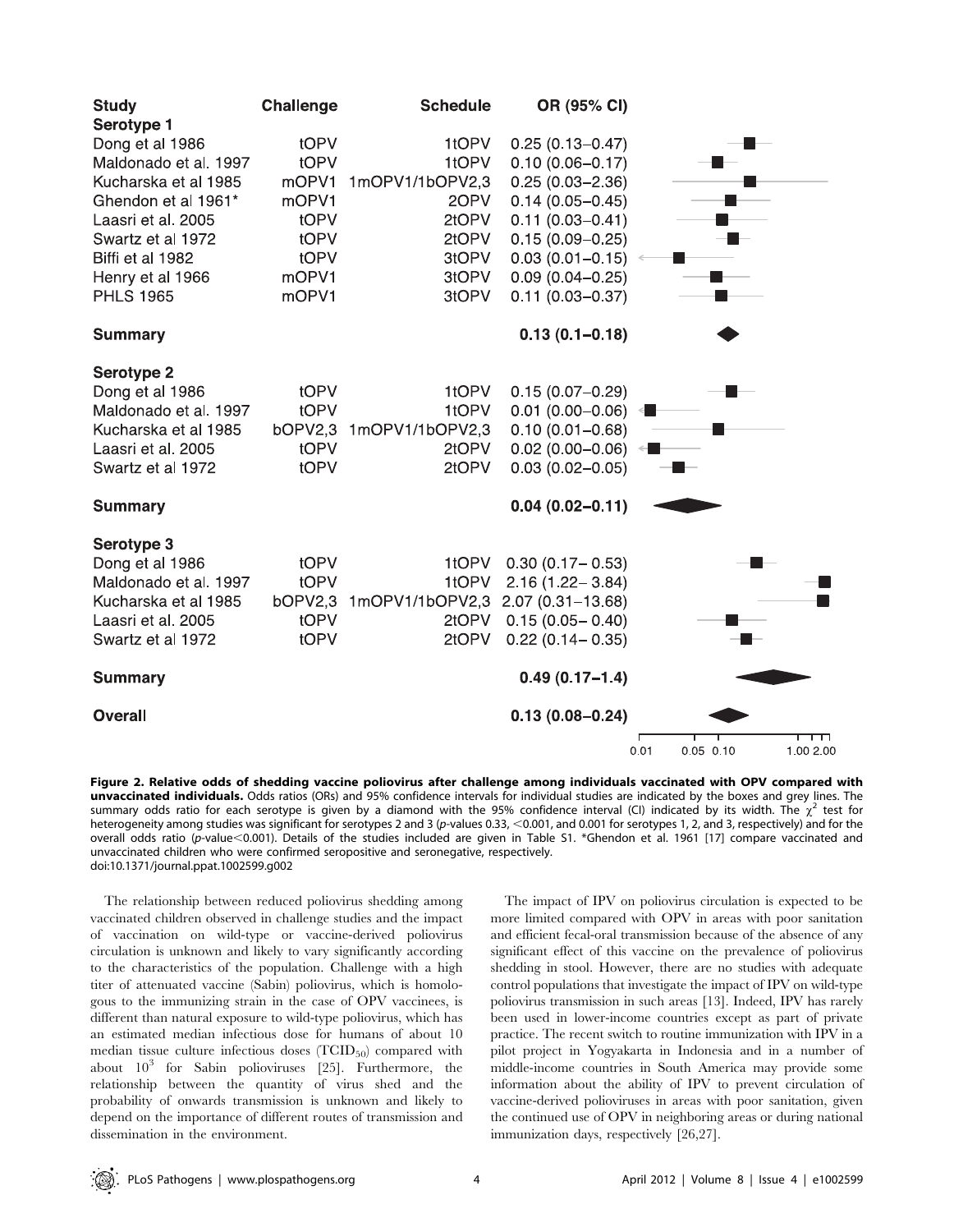

Figure 3. Relative odds of shedding vaccine poliovirus after challenge among individuals vaccinated with IPV compared with **unvaccinated individuals.** Labeling as for Figure 2. The  $\chi^2$  test for heterogeneity among studies was not significant for any serotype (*p*-values 0.11, 0.47, and 0.07) or for the overall odds ratio (p-value 0.10). \*Ghendon et al. 1961 [17] compare vaccinated and unvaccinated children who were confirmed seropositive and seronegative, respectively. doi:10.1371/journal.ppat.1002599.g003

In northern European countries (France, Netherlands, Sweden, Finland, Iceland), IPV schedules have resulted in the eradication of wild-type polioviruses and protected against large outbreaks of paralytic disease for several decades [28]. The impact of IPV in these countries has been attributed to an effect of IPV on shedding in the nasopharynx in settings where oral-oral transmission is likely to predominate. Where importations of wild-type polioviruses to these countries have been documented, they have resulted in outbreaks ranging from a single case to over 100 cases of poliomyelitis [29–32]. These outbreaks have usually been restricted to unvaccinated communities, indicating the reduction in poliovirus transmission that results from vaccination with IPV. To date, no outbreaks have been reported from countries that have recently switched to exclusive use of IPV. However, there is some evidence from Israel that IPV-using communities are more at risk compared with OPV-using communities [33]. Furthermore, asymptomatic wild poliovirus shedding has been detected among IPV vaccinated children during outbreaks in these European countries, albeit at lower frequencies than in unvaccinated children [32,34]. IPV vaccinated children may therefore play a role in the circulation of imported wild poliovirus, and for this reason these outbreaks have usually been controlled through the reintroduction of OPV to induce adequate mucosal immunity to stop transmission.

In some of the comparisons of vaccination schedules, the metaanalysis identified significant heterogeneity in the OR from different studies. Heterogeneity is likely to arise from a number of sources, including variable times for sample collection after challenge, different numbers and timing of vaccine doses prior to challenge, and variable laboratory procedures, as well as unmeasured factors such as the prevalence of enteric infections that may interfere with vaccine poliovirus shedding. Indeed, the prevalence of challenge poliovirus shedding was highly variable among studies, even for those that examined very similar vaccination schedules (Table S1). There were insufficient studies to permit a formal meta-regression model that included these variables. However, we did examine some of them by stratifying the meta-analysis and present the results together with the number of doses of vaccine received prior to challenge because of the association of this variable with the prevalence of shedding (Figures 2–5). For example, studies that compared poliovirus shedding among children who had received just a single dose of OPV with unvaccinated children typically found a limited impact on serotype 3 poliovirus, presumably because of the poor immunogenicity of a single dose of serotype 3 Sabin poliovirus, particularly in the trivalent formulation [35].

Despite over 50 years of vaccination with Salk's IPV, questions remain about the ability of this vaccine to prevent poliovirus circulation in remaining polio-endemic countries. In addition, basic immunology research is required to better understand the mucosal immune response to both IPV and OPV, and in particular the adaptive cellular and innate components [36,37].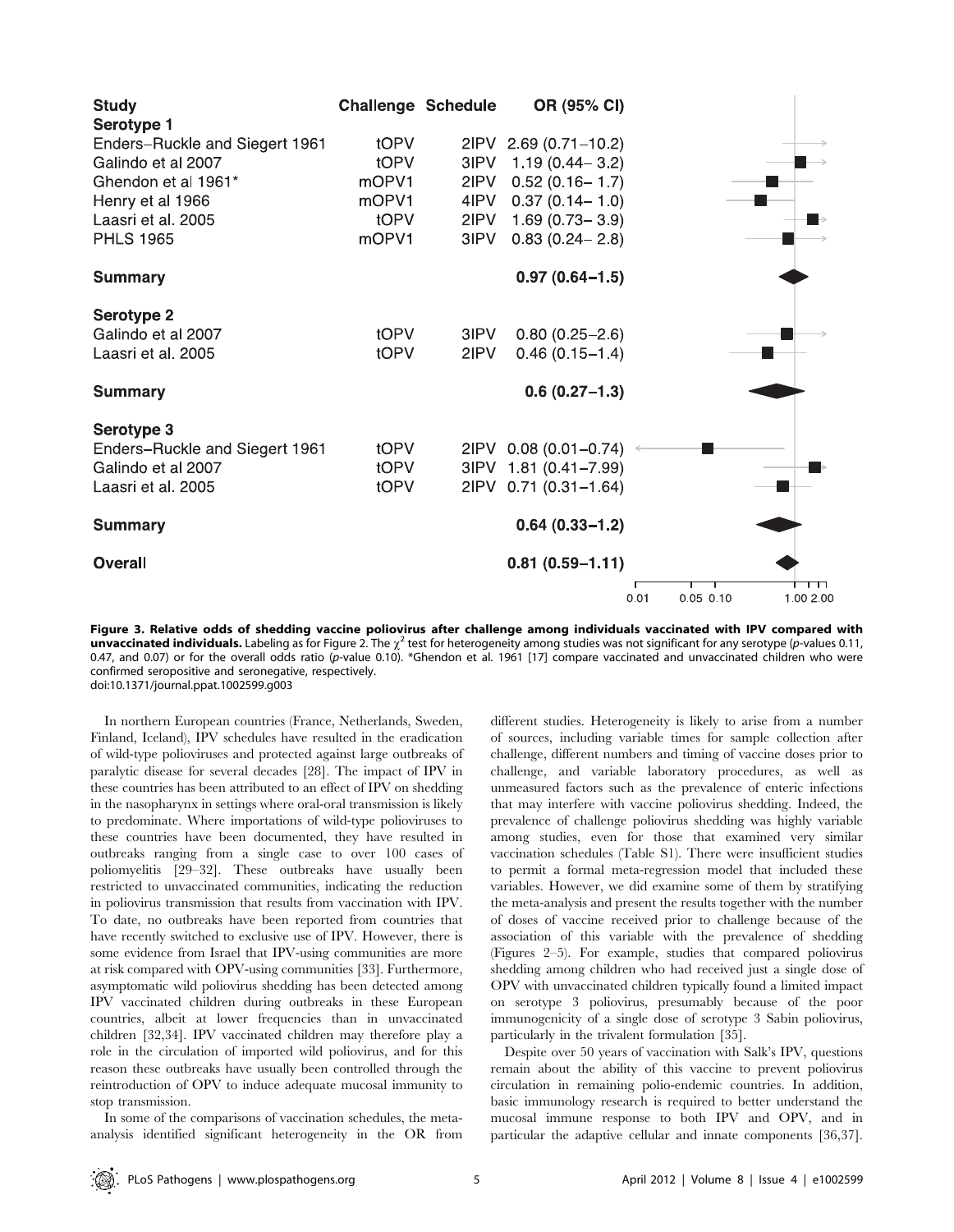| Study                         |       | Challenge OPV schedule IPV schedule | OR (95% CI)                  |                                          |
|-------------------------------|-------|-------------------------------------|------------------------------|------------------------------------------|
| Serotype 1                    |       |                                     |                              |                                          |
| Ghendon et al 1961*           | mOPV1 | 2OPV                                | 2IPV 0.27 (0.10-0.77)        |                                          |
| Henry et al 1966              | mOPV1 | 3tOPV                               | 4IPV 0.25 (0.11-0.60)        |                                          |
| Kok et al 1982                | mOPV1 | 3tOPV                               | 3IPV 0.45 (0.09-2.30)        |                                          |
| Laasri et al. 2005            | tOPV  | 2tOPV                               | 2IPV 0.07 (0.02-0.24)        |                                          |
| Modlin et al 1997             | tOPV  | 3tOPV                               | 3IPV 0.20 (0.05-0.74)        |                                          |
| Onorato et al 1991            | mOPV1 | 3tOPV                               | 3IPV 0.12 (0.05-0.27)        |                                          |
| <b>PHLS 1965</b>              | mOPV1 | 3tOPV                               | 3IPV 0.13 (0.06-0.30)        |                                          |
| WHO collaborative group 1997a | mOPV1 | 4tOPV                               | 3IPV 0.21 (0.07-0.63)        |                                          |
| WHO collaborative group 1997b | mOPV1 | 4tOPV                               | 3IPV 1.33 (0.71-2.49)        |                                          |
| WHO collaborative group 1997c | mOPV1 | 4tOPV                               | 3IPV 0.12 (0.07-0.22)        |                                          |
| <b>Summary</b>                |       |                                     | $0.22(0.11 - 0.41)$          |                                          |
| Serotype 2                    |       |                                     |                              |                                          |
| Laasri et al. 2005            | tOPV  | 2tOPV                               | 2IPV 0.03 (0.01-0.12) $\leq$ |                                          |
| Modlin et al 1997             | tOPV  | 3tOPV                               | 3IPV 0.04 (0.01-0.19) ←      |                                          |
| <b>Summary</b>                |       |                                     | $0.04(0.01 - 0.1)$           |                                          |
| Serotype 3                    |       |                                     |                              |                                          |
| Laasri et al. 2005            | tOPV  | 2tOPV                               | 2IPV 0.21 (0.07-0.57)        |                                          |
| Modlin et al 1997             | tOPV  | 3tOPV                               | 3IPV 0.03 (0.01-0.08)        |                                          |
| <b>Summary</b>                |       |                                     | $0.08(0.01 - 0.52)$          |                                          |
| Overall                       |       |                                     | $0.15(0.08 - 0.27)$          |                                          |
|                               |       |                                     |                              | TП<br>$0.05$ $0.10$<br>0.01<br>1.00 2.00 |

Figure 4. Relative odds of shedding vaccine poliovirus after challenge among individuals vaccinated with OPV compared with IPV. Labeling as for Figure 2. The  $\chi^2$  test for heterogeneity among studies was significant for serotypes 1 and 3 (p-values<0.001, 0.79, and 0.01 for serotypes 1, 2, and 3, respectively) and for the overall odds ratio (p-value<0.001). \*Ghendon et al. 1961 [17] compare vaccinated and unvaccinated children who were confirmed seropositive and seronegative, respectively. doi:10.1371/journal.ppat.1002599.g004

Recent evidence from India for waning intestinal immunity to poliovirus within a year of vaccination with OPV [38] and identification of wild-type polioviruses in stool samples from OPV immunized children [39] has generated interest in the potential for IPV to boost intestinal immunity among these children. Studies of immune boosting following IPV or OPV are therefore currently under way to assess the possible role for IPV in combination with OPV to interrupt wild-type poliovirus transmission in endemic countries. After eradication of wild-type polioviruses and global cessation of vaccination with OPV, the role of IPV in lower-income countries has yet to be defined. Research towards an affordable IPV aims to provide the option to use this vaccine during routine immunization and could protect children from poliomyelitis in the event of an outbreak of wild-type or vaccine-derived poliovirus. It is unknown whether this vaccine would limit the spread of poliovirus, but it would potentially provide the protection needed before an outbreak response using OPV. Continued research and programmatic use of IPV will eventually provide evidence for the impact of IPV on poliovirus circulation in countries with fecal-oral transmission of infection. It is hoped that this evidence will emerge in the context of successful global eradication of poliomyelitis.

## Materials and Methods

#### Identification and Review of Studies

A literature search was carried out in May 2011 using the PubMed (http://www.ncbi.nlm.nih.gov) and ISI Web of Knowledge (http://isiknowledge.com) citation databases by searching title, abstract, and keywords with the search term ''polio\* and (shed\* or excret\* or stool or faece\* or fece\* or throat or naso\*)''. The asterisk functions as a wildcard that permits partial word matching. We did not apply any language or publication restrictions except the restrictions of the databases themselves. Additionally, the bibliographies of key studies and reviews were examined to identify further relevant studies [2,14,40]. Publications in languages other than English that did not provide an English summary were translated by the authors or proficient speakers.

The titles and abstracts of articles identified by the initial search were screened and those that did not describe measures of poliovirus-specific immunity or shedding of vaccine poliovirus were removed. Full-text copies of the remaining articles were read using documents sourced from the original electronic journals or the holdings of the British Library. Data on the prevalence and quantity of vaccine poliovirus shed in nasopharyngeal or stool samples were extracted from those articles that met the inclusion criteria. These were: 1) study records the prevalence of vaccine poliovirus shedding in stool or nasopharyngeal samples collected after administration of a challenge dose of live-attenuated poliovirus; 2) samples collected 5–30 days after challenge (shedding of virus up to 4 days after challenge was excluded, because it has been suggested that this can be the result of transient passage of vaccine rather than infection of the mucosal surfaces [41]). Studies were excluded if they: 1) duplicated findings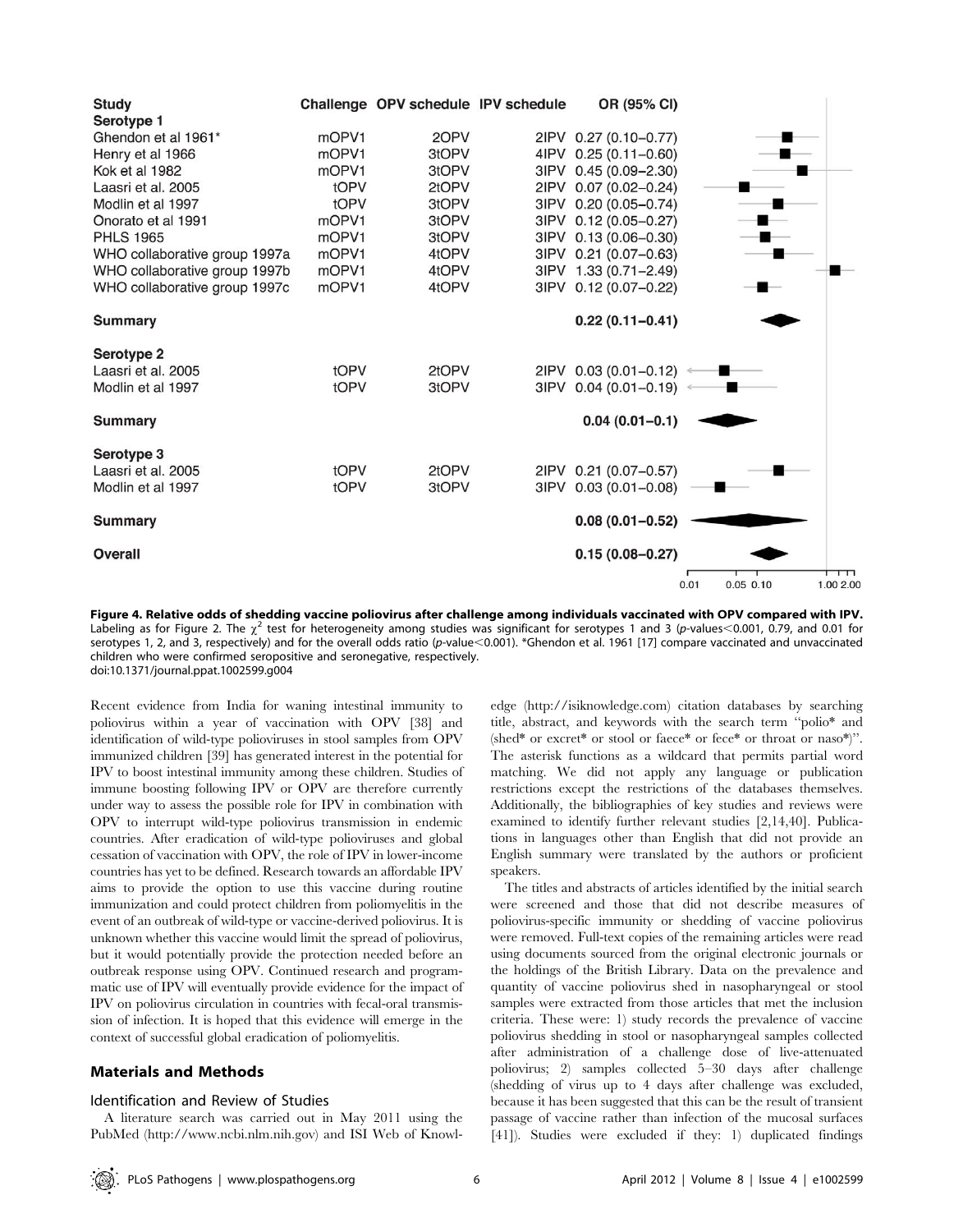| <b>Study</b>                  | Challenge | <b>Schedule</b>     | OR (95% CI)                      |              |  |  |
|-------------------------------|-----------|---------------------|----------------------------------|--------------|--|--|
| Serotype 1                    |           |                     |                                  |              |  |  |
| Modlin et al 1997             |           |                     | tOPV 3tOPV+2IPV 3.89 (1.02-14.8) |              |  |  |
| WHO collaborative group 1997a | mOPV1     |                     | 4tOPV+3IPV 2.41 (0.73-7.9)       |              |  |  |
| WHO collaborative group 1997b | mOPV1     | 4tOPV+3IPV          | $0.85(0.46 - 1.6)$               |              |  |  |
| WHO collaborative group 1997c | mOPV1     | 4tOPV+3IPV          | $1.06(0.52 - 2.1)$               |              |  |  |
|                               |           |                     |                                  |              |  |  |
| <b>Summary</b>                |           |                     | $1.2(0.83 - 1.8)$                |              |  |  |
| Serotype 2                    |           |                     |                                  |              |  |  |
| Modlin et al 1997             |           | tOPV 3tOPV+2IPV     | $1.0(0.14 - 7.6)$                |              |  |  |
|                               |           |                     |                                  |              |  |  |
| Serotype 3                    |           |                     |                                  |              |  |  |
| Du Chatelet et al 2003        | mOPV3     | 4tOPV+3IPV          | $0.65(0.31 - 1.4)$               |              |  |  |
| Modlin et al 1997             |           | tOPV 3tOPV+2IPV     | $1.95(0.72 - 5.3)$               |              |  |  |
| <b>Summary</b>                |           |                     | $0.96(0.54 - 1.7)$               |              |  |  |
|                               |           |                     |                                  |              |  |  |
| Overall                       |           | $1.14(0.82 - 1.58)$ |                                  |              |  |  |
|                               |           | 0.01                | 0.05<br>0.10                     | 2.00<br>1.00 |  |  |

Figure 5. Relative odds of shedding vaccine poliovirus after challenge among individuals vaccinated with IPV in addition to OPV compared with individuals vaccinated with OPV only. Labeling as for Figure 2. The schedule indicates the number and type of OPV doses received by both groups and the number of doses of IPV that were added in the intervention group. In two studies, IPV was administered simultaneously with OPV at 6, 10, and 14 weeks (Modlin et al. 1997 [47] and du Chatelet et al. 2003 [48]), and in one study IPV was administered before and at the same time as OPV (schedule was IPV, IPV/OPV, OPV, OPV at 2, 4, 6, 15 months; WHO Collaborative Study Group on Oral and Inactivated Poliovirus Vaccines 1997 [49]). The  $\chi^2$  test for heterogeneity among studies for serotypes 1 and 3 was not significant for each serotype (pvalues 0.13 and 0.08) or for the serotypes combined (p-value 0.14). doi:10.1371/journal.ppat.1002599.g005

reported earlier; 2) included immuno-compromised individuals; 3) included fewer than 30 individuals; 4) included insufficient information describing poliovirus serotype, vaccine schedules prior to challenge, or prevalence of shedding by individual rather than by sample; 5) challenged with OPV more than 5 years after vaccination. These criteria ensured consistent information was available for all studies, minimizing the risk of selective reporting of favorable results within a study.

Data that were extracted from studies meeting the inclusion criteria were the vaccine type and schedule prior to challenge, challenge vaccine type and dose, the nature of the sample, and the laboratory methods (cell culture–based versus direct detection using real-time PCR). The number of individuals who shed or did not shed vaccine poliovirus was recorded by serotype and time of sample collection. Where samples were collected at multiple time points, these data were recorded separately. Data on the quantity of vaccine poliovirus shed based on titration of samples or quantitative PCR were recorded where available. We also recorded the mean duration of shedding when given or estimated this from the data where possible by taking the mean of an exponential curve fit to the prevalence of shedding over time using a least-squares approach. Data were extracted independently by the two authors and compared for errors before producing a consolidated database. Where reported data were incomplete, an effort was made to contact the authors of the relevant studies.

#### Statistical Analysis

We included challenge studies that compared shedding of challenge poliovirus across two or more vaccination schedules in a meta-analysis. Where stool samples were available for more than

one time point, we used data from the sample taken closest to 7 days after challenge. For the purposes of the meta-analysis, schedules were grouped into four categories—unvaccinated, trivalent OPV only, IPV only, and combined schedules—and the relative odds of poliovirus shedding calculated in pairwise comparisons between these groups. There were insufficient studies of monovalent or bivalent OPV immunization schedules to warrant a separate category for these vaccines. We only compared combined schedules with OPV or IPV-only schedules where the combination schedule involved the administration of additional doses of IPV (we did not, for example, include studies that compared a schedule of six doses of trivalent OPV with a schedule of five doses of trivalent OPV and one dose of IPV, as examined in some studies, e.g., [42]). Evidence for heterogeneity among studies was assessed on the basis of the  $\chi^2$  statistic [43]. Summary ORs and 95% confidence intervals were calculated on a log scale assuming either fixed effects or normally distributed random effects among studies according to the results of the  $\chi^2$  test [44]. The association between the individual study ORs and study size was examined for evidence of potential publication bias. All analyses were implemented in the R programming language using the rmeta package [45].

## Supporting Information

Checklist S1 PRISMA statement. (DOC)

Table S1 Studies included in the systematic review that examined poliovirus shedding in stool samples taken after administration of OPV. Vaccination schedules are given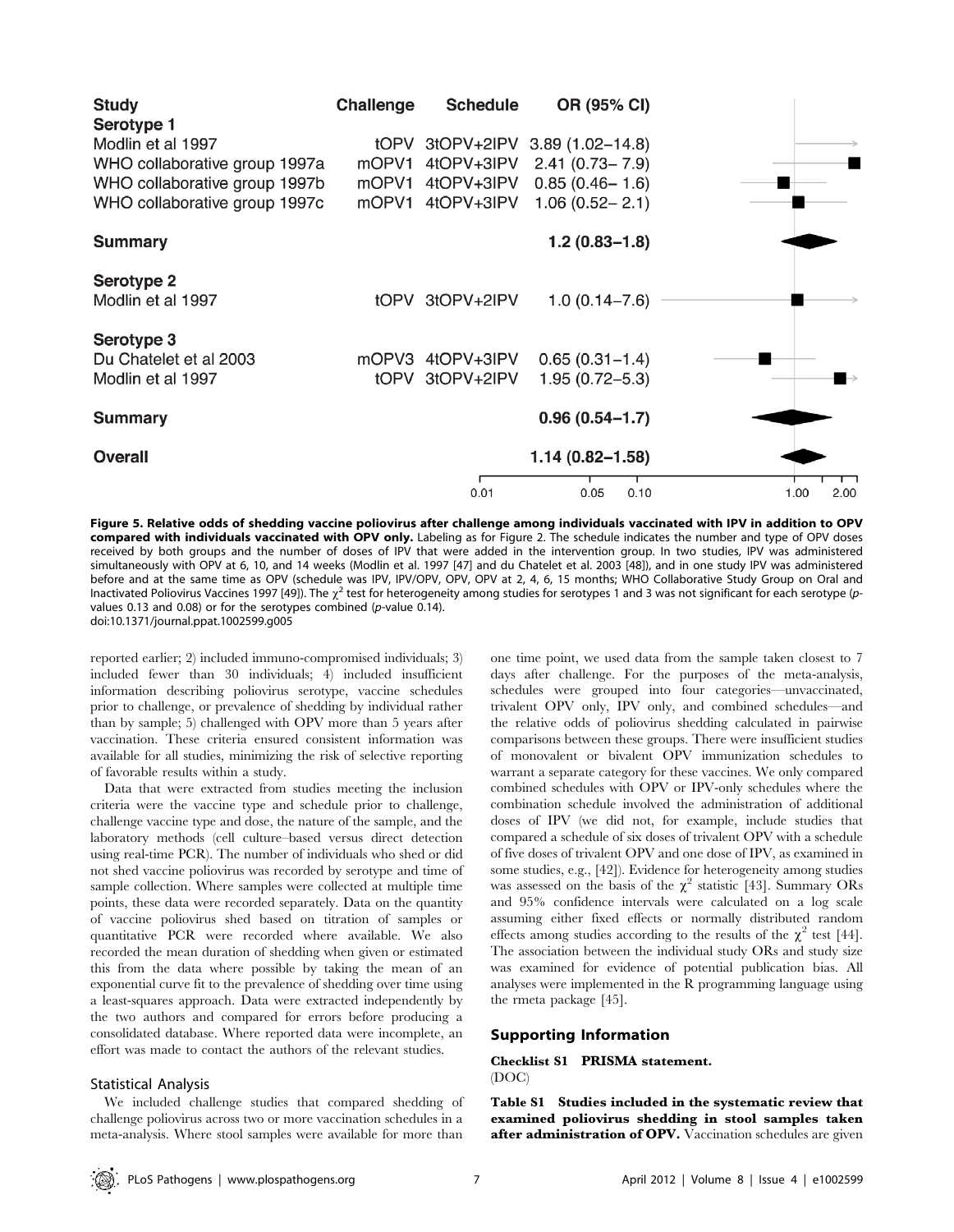as the number of doses followed by the type of vaccine. tOPV = trivalent OPV, mOPV1 = serotype 1 monovalent OPV, mOPV3 = serotype 3 monovalent OPV, bOPV2,3 = bivalent OPV containing serotypes  $2$  and  $3. -$  = not available. Mean duration of shedding was estimated from the fit of an exponential curve to the prevalence of shedding over time unless given directly in the paper.

(DOCX)

## Table S2 Studies included in the systematic review that examined poliovirus shedding in nasopharyngeal secre-

#### References

- 1. Hinman AR, Foege WH, Dequadros CA, Patriarca PA, Orenstein WA, et al. (1987) The case for global eradication of poliomyelitis. Bull WHO 65: 835–840.
- 2. Ghendon Y, Robertson SE (1994) Interrupting the transmission of wild polioviruses with vaccines: immunological considerations. Bull WHO 72: 973–983.
- 3. Ogra PL, Karzon DT, Righthand F, MacGillivray M (1968) Immunoglobulin response in serum and secretions after immunization with live and inactivated poliovaccine and natural infection. N Engl J Med 279: 893–900.
- 4. Valtanen S, Roivainen M, Piirainen L, Stenvik M, Hovi T (2000) Poliovirusspecific intestinal antibody responses coincide with decline of poliovirus excretion. J Infect Dis 182: 1–5.
- 5. Henry JL, Jaikaran ES, Davies JR, Tomlinson AJ, Mason PJ, et al. (1966) A study of poliovaccination in infancy: excretion following challenge with live virus by children given killed or living poliovaccine. J Hyg (Lond) 64: 105–120.
- 6. Krieg C, Maier R, Meyerhans A (2004) Gut-homing (alpha(4)beta(+)(7)) Th1 memory responses after inactivated poliovirus immunization in poliovirus orally pre-immunized donors. J Gen Virol 85: 1571–1579.
- 7. Herremans TM, Reimerink JH, Buisman AM, Kimman TG, Koopmans MP (1999) Induction of mucosal immunity by inactivated poliovirus vaccine is dependent on previous mucosal contact with live virus. J Immunol 162: 5011–5018.
- 8. World Health Organization (2006) Inactivated poliovirus vaccine following oral poliovirus vaccine cessation. Wkly Epidemiol Rec 81: 137–144.
- 9. Resik S, Tejeda A, Lago PM, Diaz M, Carmenates A, et al. (2010) Randomized controlled clinical trial of fractional doses of inactivated poliovirus vaccine administered intradermally by needle-free device in Cuba. J Infect Dis 201: 1344–1352.
- 10. Mohammed AJ, AlAwaidy S, Bawikar S, Kurup PJ, Elamir E, et al. (2010) Fractional doses of inactivated poliovirus vaccine in Oman. N Engl J Med 362: 2351–2359.
- 11. Oliver Wyman Inc (2009) Global post-eradication IPV supply and demand assessment: integrated findings. Commissioned by the Bill & Melinda Gates Foundation. Available: http://www.polioeradication.org/Research/ AffordableIPV.aspx. Accessed 21 March 2012.
- 12. Ehrenfeld E, Glass RI, Agol VI, Chumakov K, Dowdle W, et al. (2008) Immunisation against poliomyelitis: moving forward. Lancet 371: 1385–1387.
- 13. John TJ (1993) Immunisation against polioviruses in developing countries. Rev Med Virol 3: 149–160.
- 14. Alexander Jr. JP, Gary Jr. HE, Pallansch MA (1997) Duration of poliovirus excretion and its implications for acute flaccid paralysis surveillance: a review of the literature. J Infect Dis 175(suppl. 1): S176–S182.
- 15. Sutter RW, Patriarca PA (1993) Inactivated and live, attenuated poliovirus vaccines: mucosal immunity. In: Kurstak E, ed. Measles and poliomyelitis Springer-Verlag.
- 16. World Health Organization Collaborative Study Group on Oral Poliovirus Vaccine (1995) Factors affecting the immunogenicity of oral poliovirus vaccine a prospective evaluation in Brazil and the Gambia. J Infect Dis 171: 1097–1106.
- 17. Ghendon YZ, Sanakoyeva II (1961) Comparison of the resistance of the intestinal tract to poliomyelitis virus (Sabin's strains) in persons after naturally and experimentally acquired immunity. Acta Virol 5: 265–273.
- 18. Galindo M, Lago PM, Caceres V, Landaverde M, Sutter R, (Cuba IPV Study Collaborative Group) (2007) Randomized, placebo-controlled trial of inactivated poliovirus vaccine in Cuba. New Engl J Med 356: 1536–1544.
- 19. Laassri M, Lottenbach K, Belshe R, Wolff M, Rennels M, et al. (2005) Effect of different vaccination schedules on excretion of oral poliovirus vaccine strains. J Infect Dis 192: 2092–2098.
- 20. Enders-Ruckle G, Siegert R (1961) [Viral excretion and antibody formation after use of a live trivalent poliomyelitis vaccine (Cox-Lederle)]. Dtsch Med Wochenschr 86: 1999–2008.
- 21. Marine WM, Chin TDY, Gravelle CR (1962) Limitation of fecal and pharyngeal poliovirus excretion in Salk-vaccinated children. A family study during a type 1 poliomyelitis epidemic. Am J Hyg 76: 173–195.
- 22. Wehrle PF, Reichert R, Carbonaro O, Portnoy B (1958) Influence of prior active immunization on the presence of poliomyelitis virus in the pharynx and stools of family contacts of patients with paralytic poliomyelitis. Pediatrics 21: 353–361.
- 23. Wehrle PF, Carbonaro O, Day PA, Whalen JP, Reichert R, et al. (1961) Transmission of polioviruses. III. Prevalence of polioviruses in pharyngeal

tions after administration of OPV. Vaccination schedules are given as the number of doses followed by the type of vaccine. tOPV = trivalent OPV, mOPV1 = serotype 1 monovalent OPV. (DOCX)

## Acknowledgments

We thank the librarians at St Mary's Hospital for their assistance in obtaining full-text articles from the British Library and Roland Sutter for providing additional details for two studies.

secretions of infected household contacts of patients with clinical disease. Pediatrics 27: 762–764.

- 24. Davis DC, Lipson MJ, Carver DH, Melnick JL, Robbins FC (1958) The degree and duration of poliomyelitis virus excretion among vaccinated household contacts of clinical cases of poliomyelitis. Pediatrics 22: 33–40.
- 25. Dowdle W, Van der Avoort H, de Gourville E, Delpeyroux F, Desphande J, et al. (2006) Containment of polioviruses after eradication and OPV cessation: characterizing risks to improve management. Risk Analysis 26: 1449–1469.
- 26. World Health Organization (2008) Polio eradication: surveys of routine immunization coverage and seroprevalence against polioviruses, Yogyakarta Province, Indonesia. Wkly Epidemiol Rec 83: 45–48.
- 27. Troy SB, Ferreyra-Reyes L, Huang CH, Mahmud N, Lee YJ, et al. (2011) Use of a novel real-time PCR assay to detect oral polio vaccine shedding and reversion in stool and sewage samples after a Mexican national immunization day. J Clin Microbiol 49: 1777–1783.
- 28. Murdin AD, Barreto L, Plotkin S (1996) Inactivated poliovirus vaccine: past and present experience. Vaccine 14: 735–746.
- 29. Bijkerk H (1979) Poliomyelitis epidemic in the Netherlands, 1978. Dev Biol Stand 43: 195–206.
- 30. van der Avoort HGA, Reimerink JHJ, Ras A, Mulders MN, van Loon AM (1995) Isolation of epidemic poliovirus from sewage during the 1992-3 type-3 outbreak in the Netherlands. Epidemiol Infect 114: 481–491.
- 31. Hovi T, Cantell K, Huovilainen A, Kinnunen E, Kuronen T, et al. (1986) Outbreak of paralytic poliomyelitis in Finland: widespread circulation of antigenically altered poliovirus type 3 in a vaccinated population. Lancet 1: 1427–1432.
- 32. Bottiger M, Mellin P, Romanus V, Soderstrom H, Wesslen T, et al. (1979) Epidemiological events surrounding a paralytic case of poliomyelitis in Sweden. Bull WHO 57: 99–103.
- 33. Slater PE, Orenstein WA, Morag A, Avni A, Handsher R, et al. (1990) Poliomyelitis outbreak in Israel in 1988: a report with two commentaries. Lancet 335: 1192–1198.
- 34. Oostvogel PM, Rumke HC, Conyn-van Spaendonck MAE, van der Avoort H, Leeuwenburg J, et al. (2001) Poliovirus circulation among schoolchildren during the early phase of the 1992–1993 poliomyelitis outbreak in The Netherlands. J Infect Dis 184: 1451–1455.
- 35. Patriarca PA, Wright PF, John TJ (1991) Factors affecting the immunogenicity of oral poliovirus vaccine in developing countries: Review. Rev Infect Dis 13: 926–939.
- 36. Nathanson N (2008) The pathogenesis of poliomyelitis: What we don't know. In: Maramorosch K, Shatkin AJ, Murphy FA, eds. Advances in virus research. Volume 71. San Diego: Elsevier Academic Press Inc. pp 1–50.
- 37. Wahid R, Cannon MJ, Chow M (2005) Virus-specific CD4+ and CD8+ cytotoxic T-cell responses and long-term T-cell memory in individuals vaccinated against polio. J Virol 79: 5988–5995.
- 38. Grassly NC, Jafari H, Bahl S, Sethi R, Deshpande JM, et al. (2012) Waning intestinal immunity following vaccination with oral poliovirus vaccines in India. J Infect DisIn press.
- 39. Grassly NC, Jafari H, Bahl S, Durrani S, Wenger J, et al. (2010) Asymptomatic wild poliovirus infection in India among children previously immunized with oral poliovirus vaccine. J Infect Dis 201: 1535–1543.
- 40. World Health Organization (2010) Polio vaccines and polio immunization in the pre-eradication era: WHO position paper. Wkly Epidemiol Rec 85: 213–228.
- 41. Krugman S, Warren J, Eiger MS, Berman PH, Michaels RM, et al. (1961) Immunization with live attenuated poliovirus vaccine. Am J Dis Child 101: 23–29.
- 42. Sutter RW, Suleiman AJM, Malankar P, Al-Khusaiby S, Mehta F, et al. (2000) Trial of a supplemental dose of four poliovirus vaccines. New Engl J Med 343: 767–773.
- 43. Higgins JPT, Green S, eds (2011) Cochrane handbook for systematic reviews of interventions version 5.1.0. The Cochrane Collaboration. Available: http:// www.cochrane-handbook.org. Accessed 21 March 2012.
- 44. Dersimonian R, Laird N (1986) Meta-analysis in clinical trials. Control Clin Trials 7: 177–188.
- 45. R Development Core Team (2010) R: a language and environment for statistical computing. Vienna, Austria: R Foundation for Statistical ComputingISBN: 3- 900051-07-0.